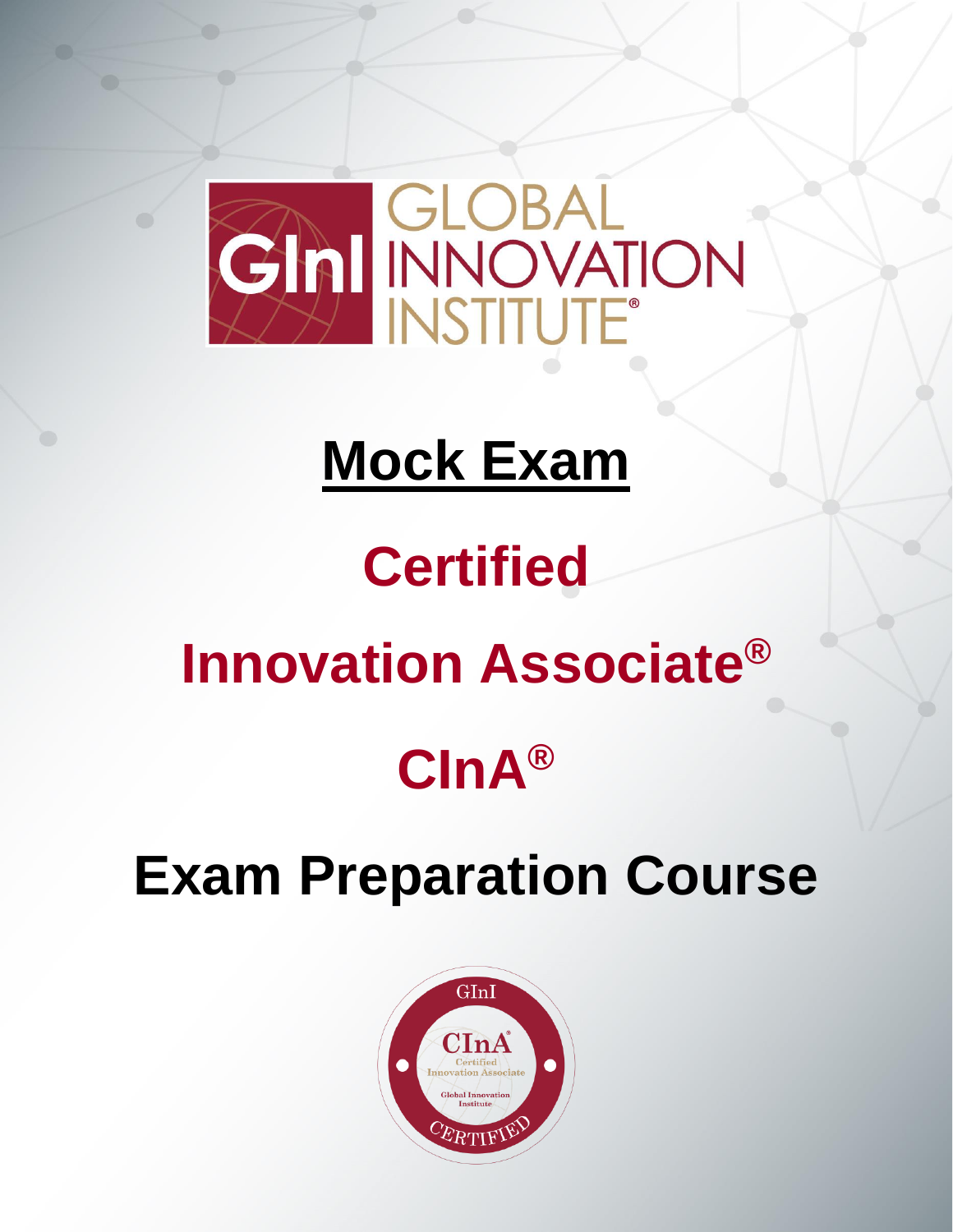| Q1 | Delivering innovation serves two primary purposes for our business. The first of these is what? |
|----|-------------------------------------------------------------------------------------------------|
| Α  | To remain profitable by all means.                                                              |
| B  | To always appear exciting in the eyes of our investors and customers.                           |
| C  | To remain relevant to our markets.                                                              |
| D  | To always stay ahead of our competitors.                                                        |
|    |                                                                                                 |

| Q <sub>2</sub> | The difference between an invention and an innovation is that an innovation is capable of doing what? |
|----------------|-------------------------------------------------------------------------------------------------------|
| Α              | Generating lots of additional revenue.                                                                |
| B              | Delivering more value to our customers.                                                               |
| C              | Generating significant media attention and buzz.                                                      |
| D              | Building our brand.                                                                                   |

| Q <sub>3</sub> | What are the three scales of innovation? |
|----------------|------------------------------------------|
| Α              | Global, Regional, Local                  |
| B              | Grand Scale, Broad Scale, Narrow Scale   |
| C              | Large, Medium, Small.                    |
| D              | Mega, Macro, Micro.                      |

| Q <sub>4</sub> | A key concept in Business Model Innovation is that of _____ - how the business leverages its partners to rebalance<br>certain activities, especially in the case of asset usage. |
|----------------|----------------------------------------------------------------------------------------------------------------------------------------------------------------------------------|
| Α              | business ecosystems                                                                                                                                                              |
| B              | supply chains                                                                                                                                                                    |
| C              | value webs                                                                                                                                                                       |
| D              | Porter's Five Forces                                                                                                                                                             |

| Q <sub>5</sub> | In general, Innovators have a tendency to be highly ______, and as a result thoroughly enjoy experimenting. |
|----------------|-------------------------------------------------------------------------------------------------------------|
| A              | analytical                                                                                                  |
| B              | intelligent                                                                                                 |
| r<br>◡         | curious                                                                                                     |
| D              | extroverted                                                                                                 |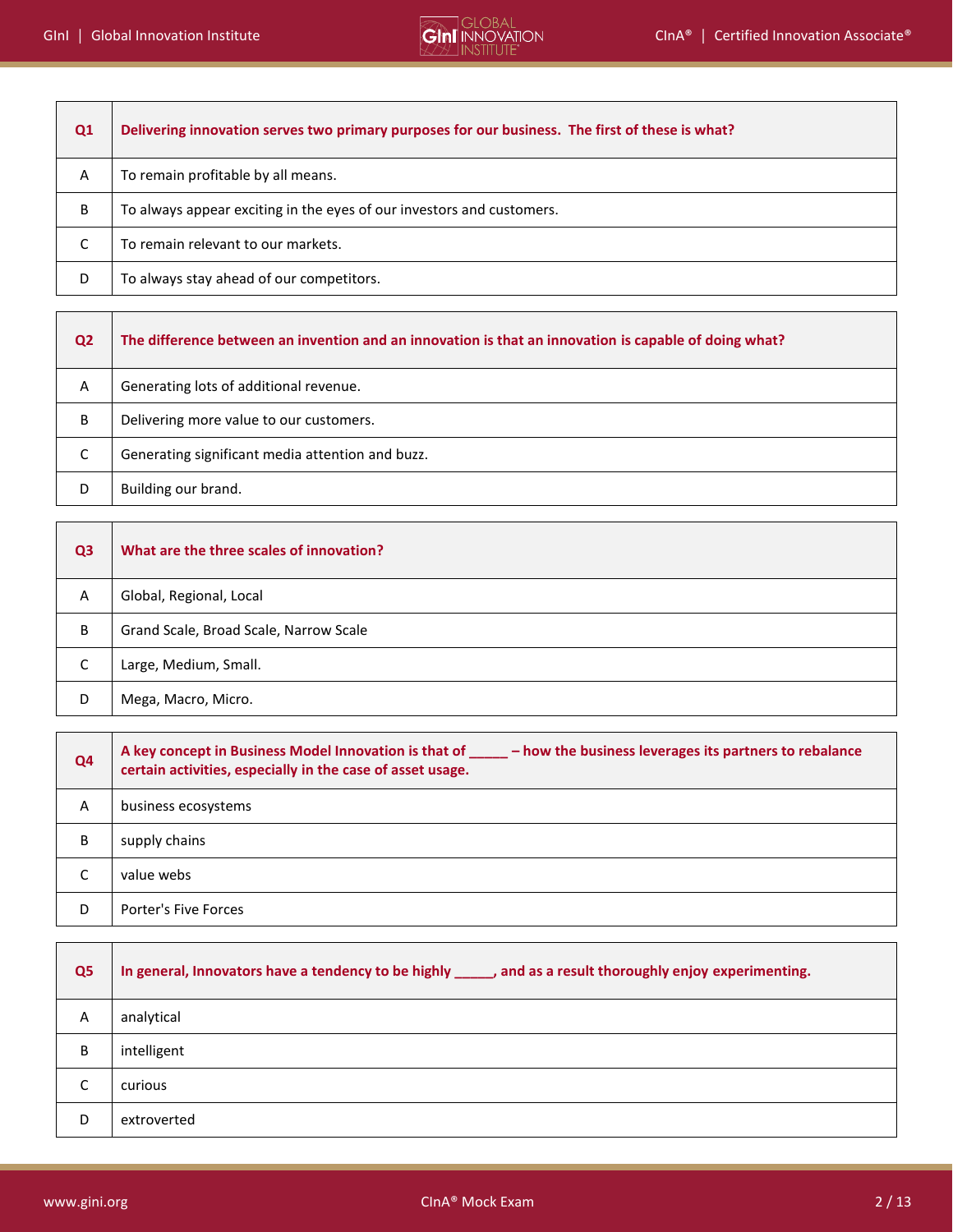$\mathbf{\overline{r}}$ 



| Q <sub>6</sub> | Why do organizations need every type of innovator - those with dispositions and traits for the Front End, those for the<br>Mid Zone, and those for the the Back End? |
|----------------|----------------------------------------------------------------------------------------------------------------------------------------------------------------------|
| A              | To be fair from an HR standpoint.                                                                                                                                    |
| B              | To be lean and cost-effective.                                                                                                                                       |
| C              | To be able to execute innovation projects throughout their lifecycles.                                                                                               |
| D              | All of the above.                                                                                                                                                    |

| Q7 | Generative activities like creative writing and constructive play are great ways to do what? |
|----|----------------------------------------------------------------------------------------------|
| A  | Expand the horizons of our imaginations.                                                     |
| B  | Sharpen our critical thinking skills.                                                        |
| C  | Improve our systems thinking abilities.                                                      |
| D  | Build our creativity muscles.                                                                |

| Q8 | An is an entrepreneur working inside an established business organization to launch new business initiatives. |
|----|---------------------------------------------------------------------------------------------------------------|
| Α  | extrapreneur                                                                                                  |
| B  | intrapreneur                                                                                                  |
| C  | antisolopreneur                                                                                               |
| D  | indiepreneur                                                                                                  |

| Q <sub>9</sub> | Which of the following are two things that can lead people to become a compulsive innovator? |
|----------------|----------------------------------------------------------------------------------------------|
| A              | An insatiable curiosity about the world and an inherent drive to change the world.           |
| B              | An inherent curiosity about business and an insatiable drive to make money.                  |
| C              | An insatiable curiosity about life and an inherent drive to change themselves.               |
| D              | An inherent curiosity about people and an insatiable drive to lead them.                     |

| Q10 | An X-Works Innovation Team is usually in search of what?                                                  |
|-----|-----------------------------------------------------------------------------------------------------------|
| A   | Safe new opportunities to deliver innovation with a guaranteed financial return to the business.          |
| B   | Moderately risky opportunities to deliver innovation with an acceptable financial return to the business. |
| C   | Bold new opportunities to deliver innovations that build the business' brands in its markets.             |
| D   | Bold new opportunities to deliver innovation with a major impact on the business and its markets.         |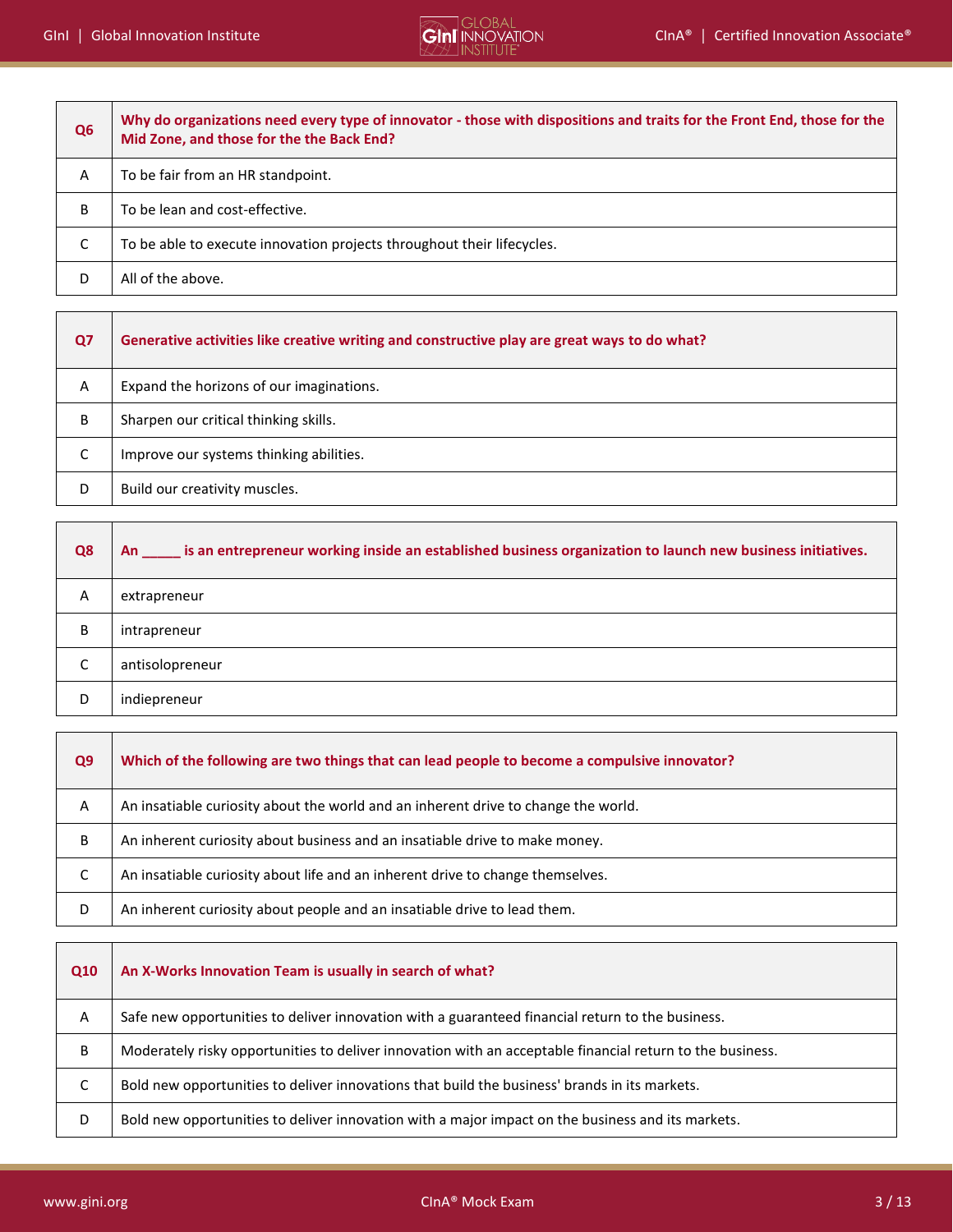| Q11 | Dr. Edward de Bono authored the book Six Thinking Hats to give people a method for using what? |
|-----|------------------------------------------------------------------------------------------------|
| A   | Brainstorming                                                                                  |
| B   | Lateral Thinking                                                                               |
| С   | Design Thinking                                                                                |
| D   | <b>Oblique Examination</b>                                                                     |

| <b>Q12</b> | In most cases, the ideal group size for a brainstorming session is how many people? |
|------------|-------------------------------------------------------------------------------------|
| A          | 8 - 12                                                                              |
| B          | $2 - 5$                                                                             |
|            | 6 - 8                                                                               |
| D          | $14 - 20$                                                                           |

| Q13 | To ensure a holistic 360° view in using the Oblique Examination process, a team must try to use what two different<br>perspectives, as the differences between them can produce different insights and highlight different challenges? |
|-----|----------------------------------------------------------------------------------------------------------------------------------------------------------------------------------------------------------------------------------------|
| A   | that of the shareholder and that of the customer (or market)                                                                                                                                                                           |
| B   | that of the buyer and that of the seller                                                                                                                                                                                               |
| C   | that of the investor and that of the business                                                                                                                                                                                          |
| D   | that of the customer (or market) and that of the business                                                                                                                                                                              |

| Q14          | Further validating & scoping an opportunity in the Front End of a project allows for a level of intermediate vetting<br>among projects, with the aim of eradicating errant assumptions and thereby ensuring each opportunity ______. |
|--------------|--------------------------------------------------------------------------------------------------------------------------------------------------------------------------------------------------------------------------------------|
| $\mathsf{A}$ | Has political buy-in and support behind it.                                                                                                                                                                                          |
| B            | Makes strategic and financial sense for the business to continue pursuing.                                                                                                                                                           |
| C            | Satisfies all stakeholders in the business and has no objections from anywhere.                                                                                                                                                      |
| D            | Makes sense from a branding and marketing perspective for the business to continue pursuing.                                                                                                                                         |

| Q <sub>15</sub> | In transitioning a project from the Front End to the Mid Zone, whether an organization opts to use the same team, a<br>modified team, an expanded team, or an entirely different team will depend largely what factors in the business? |
|-----------------|-----------------------------------------------------------------------------------------------------------------------------------------------------------------------------------------------------------------------------------------|
| A               | Its organizational structures, executional priorities, and available resources.                                                                                                                                                         |
| B               | Its project structures, strategic priorities, and committable resources.                                                                                                                                                                |
| C               | Its organizational infrastructure, executional aspirations, and extended resources.                                                                                                                                                     |
| D               | Its political structures, operational priorities, and free resources.                                                                                                                                                                   |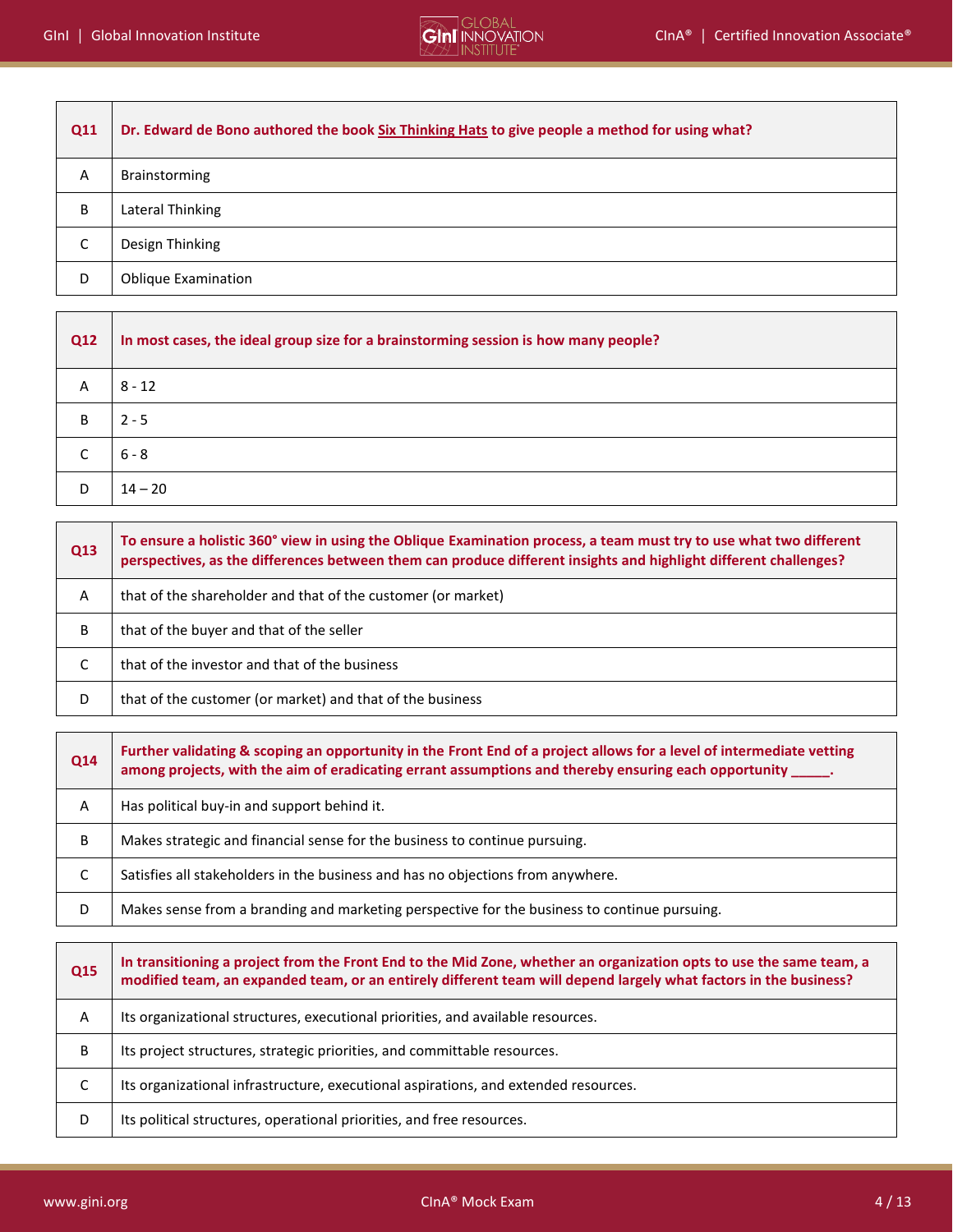| Q16 | The fifth step for projects in the Mid Zone is typically for teams to pitch the new opportunity they've been working on<br>to a formal Selection Committee. To do this, teams will often use what to support their pitch? |
|-----|---------------------------------------------------------------------------------------------------------------------------------------------------------------------------------------------------------------------------|
| A   | A high-ranking executive.                                                                                                                                                                                                 |
| B   | A business plan pro forma.                                                                                                                                                                                                |
| C   | A pitch deck.                                                                                                                                                                                                             |
| D   | A play script.                                                                                                                                                                                                            |

| Q17 | For projects in the Back End of Innovation, the type and scale of pilot used will depend on the business and industry.<br>In some cases a _____ may be used, but in other cases a more well-developed version of the offering may be piloted. |
|-----|-----------------------------------------------------------------------------------------------------------------------------------------------------------------------------------------------------------------------------------------------|
| A   | simulation of the product                                                                                                                                                                                                                     |
| B   | lowest-effort product                                                                                                                                                                                                                         |
| C   | minimum viable product                                                                                                                                                                                                                        |
| D   | least-offensive product                                                                                                                                                                                                                       |

| Q18 | For projects in the Back End that are ramping up production and delivery, the owning team's role is _____<br>- mentoring the ramp-up effort, steering various groups, and otherwise monitoring the actual outcomes. |
|-----|---------------------------------------------------------------------------------------------------------------------------------------------------------------------------------------------------------------------|
| A   | mostly collaborative                                                                                                                                                                                                |
| В   | purely advisory                                                                                                                                                                                                     |
| J   | strictly governing                                                                                                                                                                                                  |
| D   | totally controlling                                                                                                                                                                                                 |

| Q19 | When distilling our research findings, we generally observe patterns emerge. These patterns tend to yield two types<br>of signals, namely ______. |
|-----|---------------------------------------------------------------------------------------------------------------------------------------------------|
| A   | strong and weak                                                                                                                                   |
| В   | large and small                                                                                                                                   |
| C   | fast and slow                                                                                                                                     |
| D   | up and down                                                                                                                                       |

| <b>Q20</b> | Design Research can be thought of as the ______ aspect of innovation. |
|------------|-----------------------------------------------------------------------|
| A          | anthropopathic                                                        |
| B          | anthropocentric                                                       |
| C          | anthropomorphic                                                       |
| D          | anthropometric                                                        |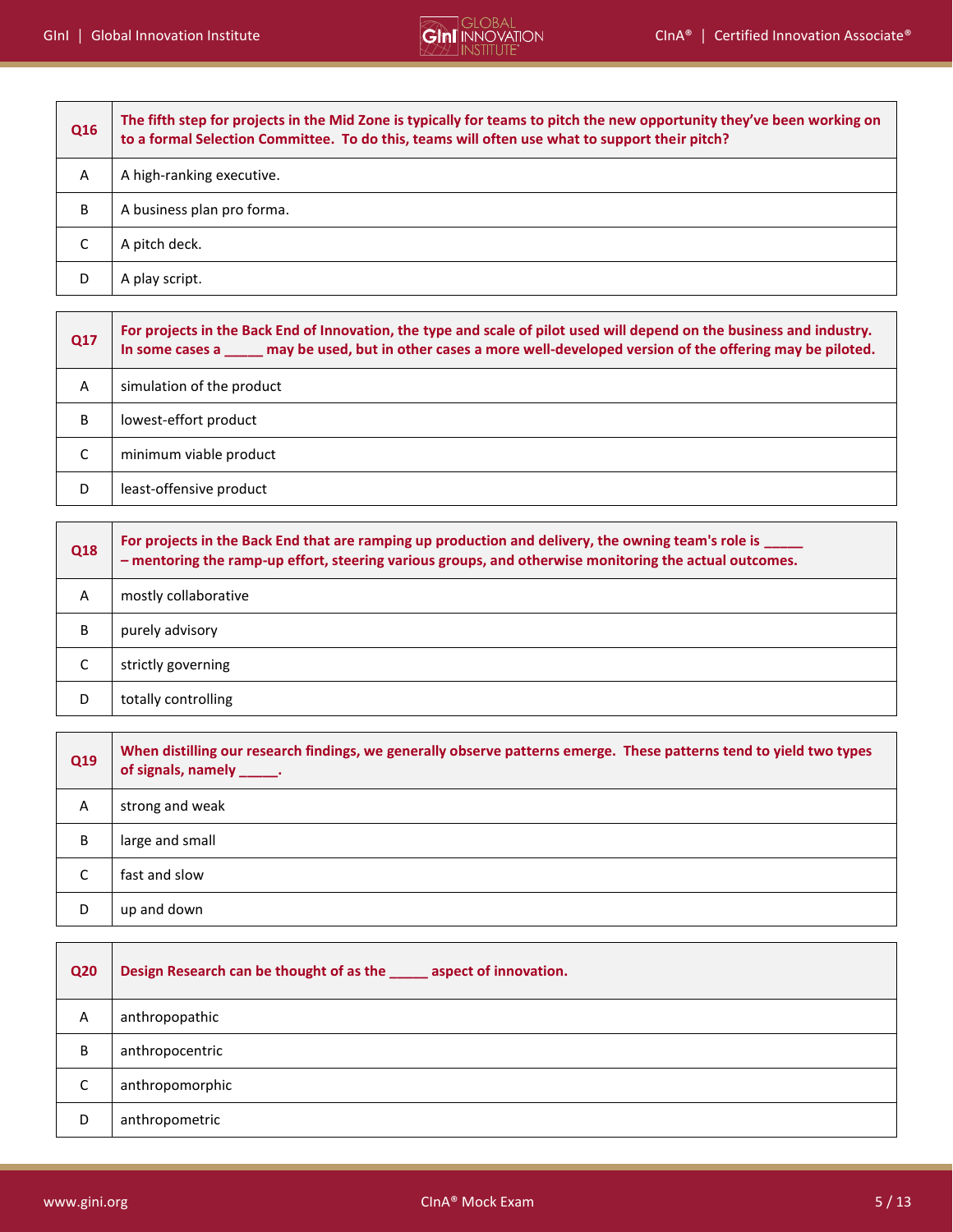

| Q21 | Market Research came into being because of a shift in power away from producers and toward consumers, thus<br>producers needed to understand what? |
|-----|----------------------------------------------------------------------------------------------------------------------------------------------------|
| A   | What consumers wanted and didn't want.                                                                                                             |
| B   | Why consumers preferred one option over the other.                                                                                                 |
| C   | What consumers' underlying needs and motivations were.                                                                                             |
|     | All of the above.                                                                                                                                  |

| Q22 | Market Research seeks to study what to produce useful insights into a particular situation? |
|-----|---------------------------------------------------------------------------------------------|
| A   | Evolving economic theories.                                                                 |
| B   | Geopolitical trends and events.                                                             |
| C   | Markets in the aggregate.                                                                   |
| D   | Individual consumers.                                                                       |

| Q <sub>23</sub> | involves actively going out and looking for certain trends, not simply observing trends passively. This is done<br>with the intention of developing new insights into what could be signaling a new opportunity for the organization. |
|-----------------|---------------------------------------------------------------------------------------------------------------------------------------------------------------------------------------------------------------------------------------|
| A               | <b>Trend Watching</b>                                                                                                                                                                                                                 |
| B               | <b>Trend Scouting</b>                                                                                                                                                                                                                 |
| С               | Trendcasting                                                                                                                                                                                                                          |
| D               | Scenario Planning                                                                                                                                                                                                                     |

| Q24 | Analysts who carry out Futuring work are generally known as Futurists. Those who use predictive algorithms and<br>other quantitative methods in their work are known as what? |
|-----|-------------------------------------------------------------------------------------------------------------------------------------------------------------------------------|
| A   | <b>Mathematical Analysts.</b>                                                                                                                                                 |
| B   | Perceptual Futurists.                                                                                                                                                         |
| C   | Quantitative Futurists.                                                                                                                                                       |
| D   | <b>Statistical Actuaries.</b>                                                                                                                                                 |

| <b>Q25</b> | if it is to have line of sight into being able to pursue the opportunity.<br>Any new opportunity must align with |
|------------|------------------------------------------------------------------------------------------------------------------|
| Α          | what the business feels will be safe                                                                             |
| B          | what the business is capable of pursuing and delivering                                                          |
| C          | what government regulators are prepared to allow the business to do                                              |
| D          | what the business is willing to "bet the farm" on                                                                |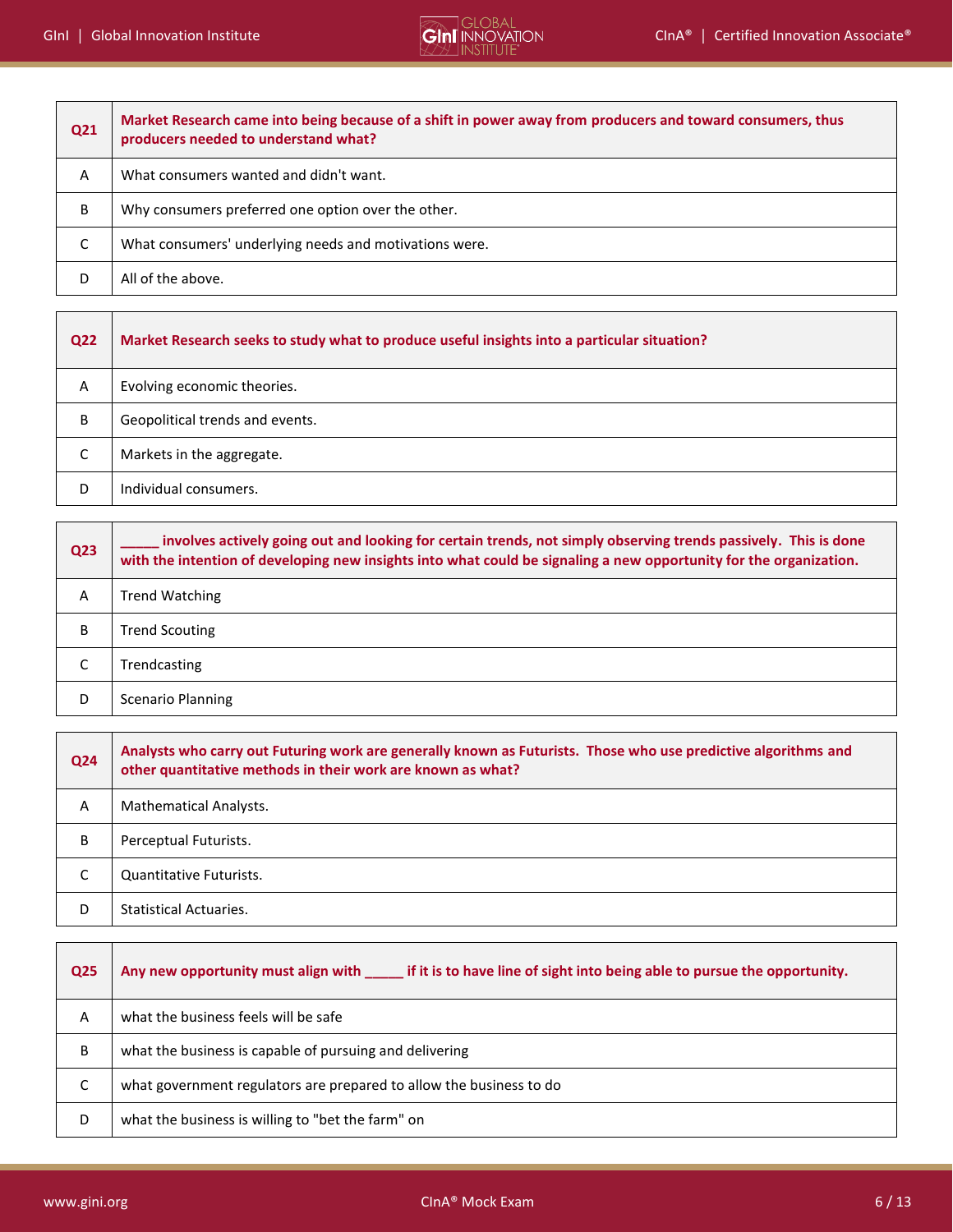| <b>Q26</b> | Technology Scouting can be used by highly market-driven businesses focused on a single market, who have a narrow<br>field of view around the technologies used in that market, and thus need new technology so they can _____. |
|------------|--------------------------------------------------------------------------------------------------------------------------------------------------------------------------------------------------------------------------------|
| A          | raise the bar on the value they are delivering to that market                                                                                                                                                                  |
| B          | ensure they are more advanced and innovative than their competitors                                                                                                                                                            |
| C          | at least appear innovative to their customers                                                                                                                                                                                  |
| D          | get out of that market                                                                                                                                                                                                         |
|            |                                                                                                                                                                                                                                |
|            |                                                                                                                                                                                                                                |

| <b>Q27</b> | The market intelligence gathered from a business' Listening Posts would subsequently be<br>so that various<br>decision-makers can use it for a more responsive form of strategic planning. |
|------------|--------------------------------------------------------------------------------------------------------------------------------------------------------------------------------------------|
| Α          | disseminated throughout the business                                                                                                                                                       |
| B          | filed away for future reference                                                                                                                                                            |
| C          | shared selectively with top executives having a "need to know"                                                                                                                             |
| D          | posted on the business' web site                                                                                                                                                           |

| <b>Q28</b> | One of the key reasons Design Thinking is so powerful is that it allows us to deliver solutions that do what? |
|------------|---------------------------------------------------------------------------------------------------------------|
| A          | Make more money.                                                                                              |
| B          | Resonate with users.                                                                                          |
| C          | Satisfy our business strategy.                                                                                |
| D          | All of the above.                                                                                             |

| Q <sub>29</sub> | The first step in the Design Thinking process is "naming the problem" around some _____. |
|-----------------|------------------------------------------------------------------------------------------|
| A               | really big customer issue                                                                |
| B               | emerging market trend                                                                    |
| C               | unmet need or outcome                                                                    |
| D               | unresolved business issue                                                                |

| <b>Q30</b> | In the fourth major step of the Design Thinking process, the "Ideate" activity is what type of activity? |
|------------|----------------------------------------------------------------------------------------------------------|
| A          | Convergent                                                                                               |
| В          | Divergent                                                                                                |
| C          | Evaluative                                                                                               |
| D          | Static                                                                                                   |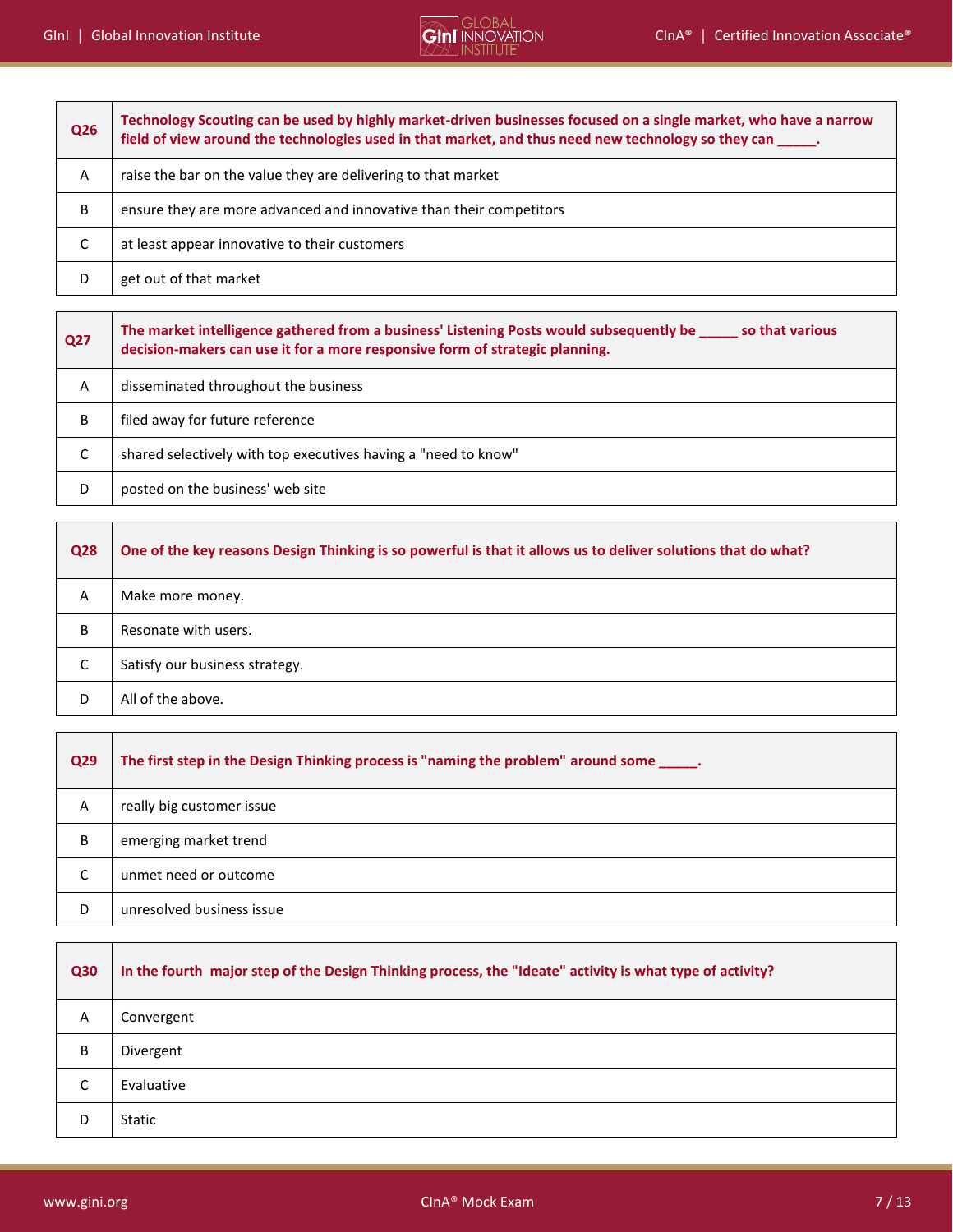

| Q31 | In the context of Design Thinking, prototyping ______. |
|-----|--------------------------------------------------------|
| A   | should complement our Design Methods                   |
| B   | must be completed prior to engaging in Design Methods  |
| J   | should augment some of the things we do                |
| D   | must permeate everything we do                         |
|     |                                                        |

| <b>Q32</b> | A key first step in attempting to forecast the expected financial performance of a new business venture is to establish<br>its TAM / SAM / SOM over time. Respectively, these stand for ______. |
|------------|-------------------------------------------------------------------------------------------------------------------------------------------------------------------------------------------------|
| A          | Total Addressable Market / Select Available Market / Select Obtainable Market                                                                                                                   |
| B          | Total Available Market / Serviceable Available Market / Serviceable Obtainable Market                                                                                                           |
| C          | Total Aware Market / Serviceable Aware Market / Share Of Market                                                                                                                                 |
| D          | Total Aware Market / Select Addressable Market / Share Of Market                                                                                                                                |

| Q33 | Ultimately, a winning business plan has to do what for a new venture and its Founders?        |
|-----|-----------------------------------------------------------------------------------------------|
| Α   | Convince Investors they will make at least a 1000-X return on their investment.               |
| B   | Inform Investors of how intelligent the Founders are.                                         |
| C   | Convince Investors this new business venture will become the next unicorn in their portfolio. |
| D   | Tell a compelling and accurate story to Investors.                                            |

| Q34 | In a winning business plan, 'Customer Profile - Psychographics' explains what?                  |
|-----|-------------------------------------------------------------------------------------------------|
| A   | What drives the typical customer to want or need the solution being proposed their motivations. |
| B   | The rationale for picking a certain customer over another customer.                             |
| C   | Why some customers are better than others.                                                      |
| D   | Why some markets are better than others.                                                        |

| <b>Q35</b> | In a winning business plan, the four 'Financials' sections are what?                                   |
|------------|--------------------------------------------------------------------------------------------------------|
| A          | Implementation & Profit Models / Balance Sheets / EBITDA Models / Break-Even Analysis                  |
| B          | Sales & Marketing Analysis / Production & Delivery Expense Models / Operating Models / Runway Analysis |
| С          | Competitive Analysis / Usage Models / Expense + Cash Flow Model / Time-to-Exit Analysis                |
| D          | Adoption & Revenue Models / Cost + P&L Model / Development Costs / Return                              |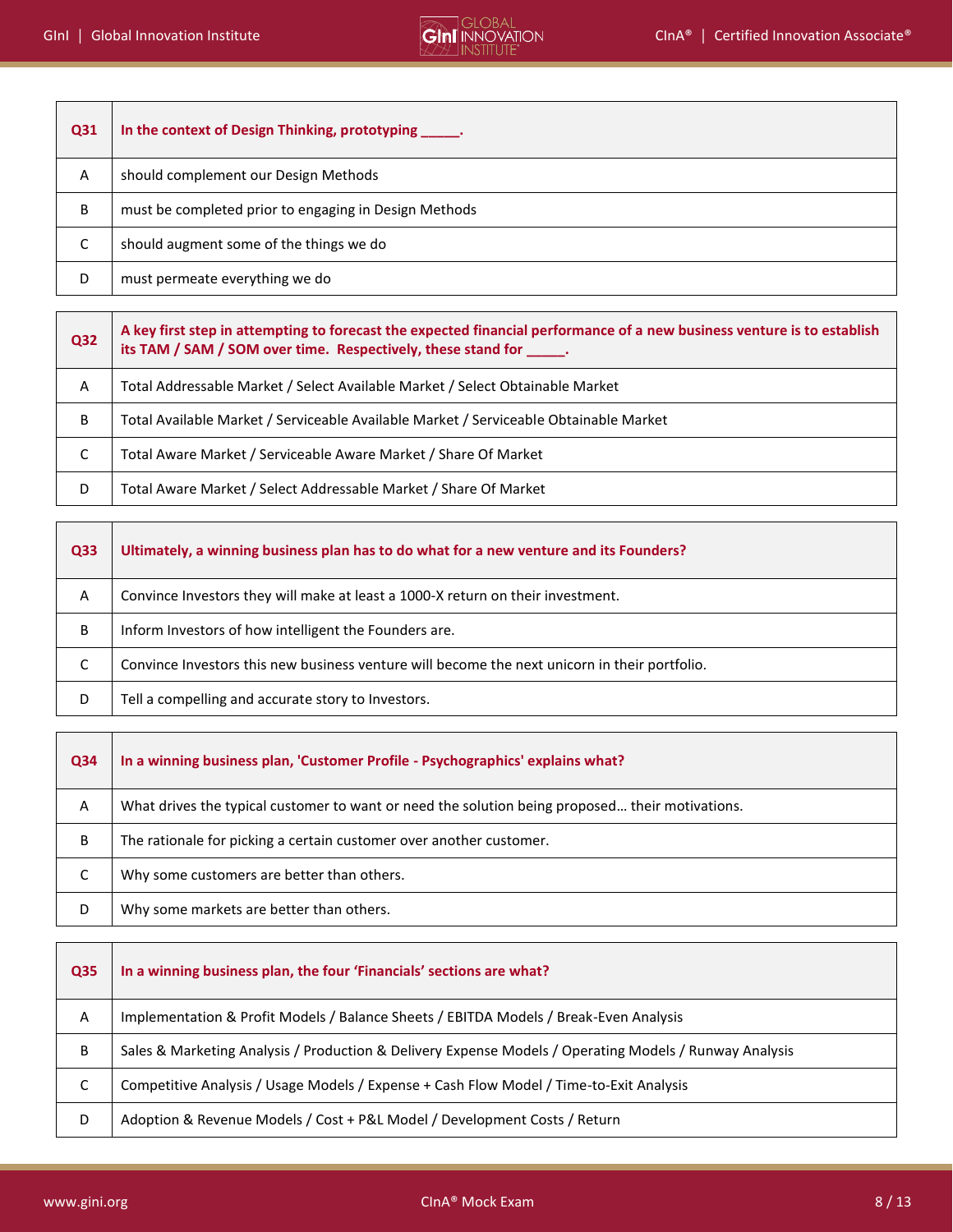| Q36 | Founders often need to deliver different versions of their pitch - each with a certain length of time and presenting a<br>certain level of detail. This starts with what version? |
|-----|-----------------------------------------------------------------------------------------------------------------------------------------------------------------------------------|
| A   | An 'elevator pitch' - a 60 to 90-second version that can be told in a single elevator ride.                                                                                       |
| B   | A 'take-five pitch' – a five-minute version that can be told over a quick work break.                                                                                             |
| C   | A 'coffee break pitch' – a 10-minute version that can be told over a cup of coffee.                                                                                               |
| D   | A 'power lunch pitch' – a 30-minute version that can be told over a power lunch.                                                                                                  |

| Q37 | When pitching a new opportunity, Founders can often incorporate a _____, which - if done well - can greatly improve<br>their odds of securing an Investment. |
|-----|--------------------------------------------------------------------------------------------------------------------------------------------------------------|
| A   | <b>Promotional Demo</b>                                                                                                                                      |
| B   | Process Demo                                                                                                                                                 |
| r   | Product Demo                                                                                                                                                 |
| D   | <b>Customer Testimonial</b>                                                                                                                                  |

| <b>Q38</b> | Generally speaking, every Investor has an Investing Thesis. Their Investing Thesis reflects which of the following?            |
|------------|--------------------------------------------------------------------------------------------------------------------------------|
| A          | Which stages of funding they're interested in investing in – Pre-seed, Seed, Series A, Series B, Series C, and so on.          |
| B          | Which markets they're interested in, and what sorts of business models they generally like to pursue in those markets.         |
| C          | Situational filters - like only investing in ventures in certain cities, or those founded by people from certain universities. |
| D          | All of the above.                                                                                                              |

| Q39 | Traditionally, business incubators involve physical facilities designed to do what for Founders?    |
|-----|-----------------------------------------------------------------------------------------------------|
| A   | Give a diverse group of prospective Founders a place to co-work together.                           |
| B   | Give them a favorable setting in which to get their new venture started.                            |
| C   | Give them a chance to network in the hopes of finding co-founders to launch their new venture with. |
| D   | Fast track high-growth ventures into a VC investment.                                               |

| Q40 | While in an Accelerator Program, Founder Teams will typically be assigned very high caliber _____. |
|-----|----------------------------------------------------------------------------------------------------|
| A   | personal coaches to support them in coping with the high stress of the program                     |
| B   | venture capitalists to assure them they will receiving follow-on funding at the end of the program |
| C   | business mentors to support them in making crucial decisions for their new venture                 |
| D   | personal trainers to support them in maintaining top physical fitness throughout the program       |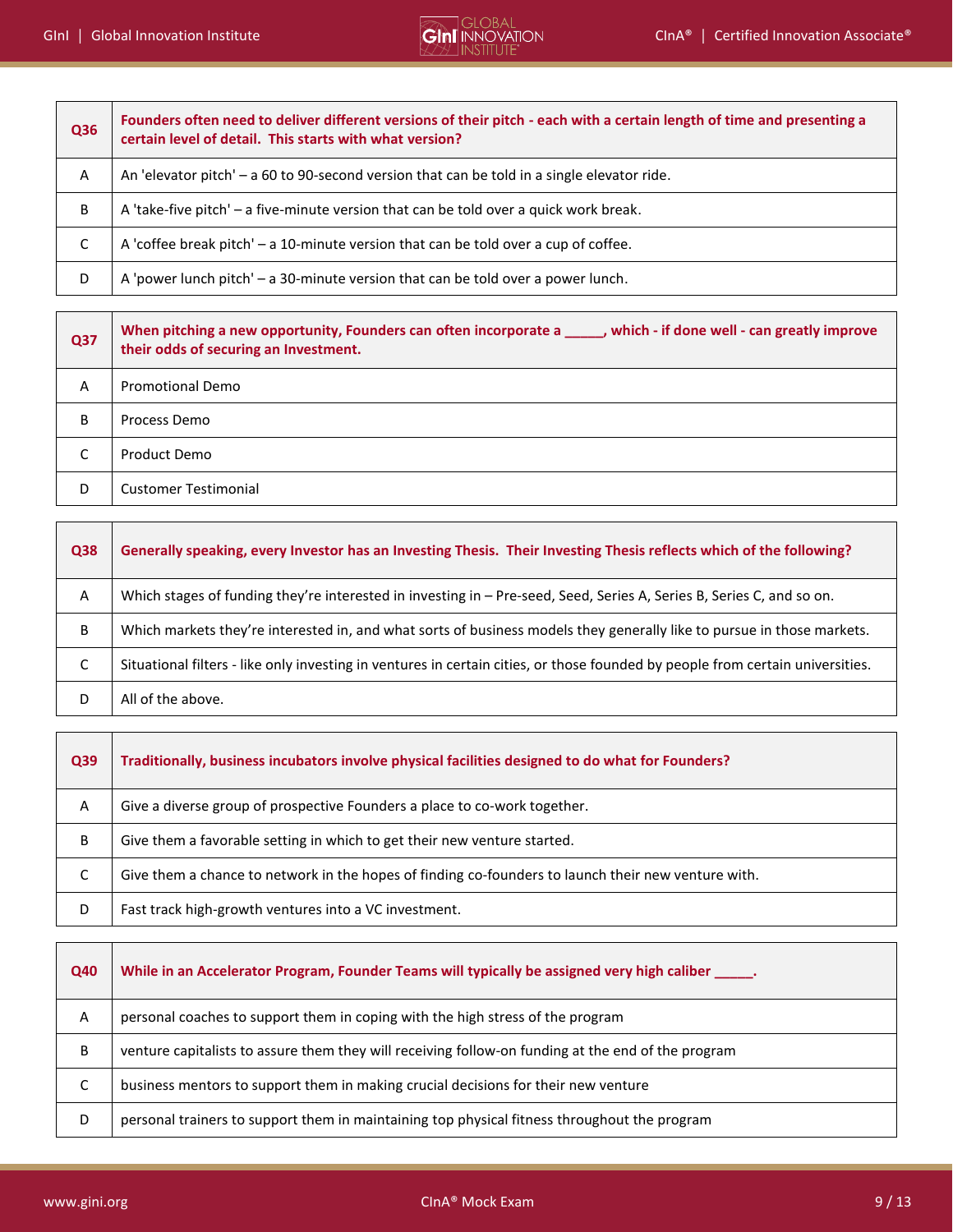$\top$ 

## GInI │ Global Innovation Institute CINE® NEW CLOBAL<br>CInA® │ Certified Innovation Associate®<br>CINA® │ Certified Innovation Associate®

| Q41 | There are a number of online platforms serving specific purposes for startup Founders and their new ventures.<br>Which of the following is an example of such a purpose? |
|-----|--------------------------------------------------------------------------------------------------------------------------------------------------------------------------|
| A   | Connecting Founders with prospective Co-Founders.                                                                                                                        |
| B   | Connecting Founders with prospective Investors.                                                                                                                          |
| C   | Delivering key news, insights, and inspiration to Founders on how to launch, scale, and run their new startup.                                                           |
| D   | All of the above.                                                                                                                                                        |

| <b>Q42</b> | To influence how a new venture is being run and thereby protect their investment in it, Investors will often do what<br>with the ventures they invest in? |
|------------|-----------------------------------------------------------------------------------------------------------------------------------------------------------|
| A          | Place a member of their firm on the venture's Board of Directors.                                                                                         |
| B          | Insist that one of them become the CEO of the venture and lead it henceforth.                                                                             |
| C          | Ensure they are the ones who get to hire all of the venture's new staff.                                                                                  |
| D          | Withhold salaries from the Founders until it is profitable.                                                                                               |

| Q43 | The Lean Startup Method lets Founders quickly iterate on, and thereby evolve, their solution as they continue learning<br>more about their market's need - so that they can ultimately do what? |
|-----|-------------------------------------------------------------------------------------------------------------------------------------------------------------------------------------------------|
| A   | Achieve maximum adoption of their innovation so as to ensure the venture definitely becomes a unicorn.                                                                                          |
| B   | Achieve massive brand recognition for their venture and its new innovation.                                                                                                                     |
| C   | Achieve optimum product-market fit for their situation, and thereby scale the new venture up as intended.                                                                                       |
| D   | Minimize the amount of investment required for the venture to become profitable.                                                                                                                |

| <b>Q44</b> | involves amassing funds from a set of individual non-accredited investors – typically through an online platform<br>- and pooling those funds together to enable the Founders to get their innovation launched into the market. |
|------------|---------------------------------------------------------------------------------------------------------------------------------------------------------------------------------------------------------------------------------|
| A          | <b>Investor Marketing</b>                                                                                                                                                                                                       |
| B          | Angel Investing                                                                                                                                                                                                                 |
| С          | Crowdsourcing                                                                                                                                                                                                                   |
| D          | Crowdfunding                                                                                                                                                                                                                    |

| <b>Q45</b> | Prior to making an investment into a new venture, interested VC Investors will first undertake due diligence.<br>Which of the following are factors they will look into when conducting their due diligence investigation? |
|------------|----------------------------------------------------------------------------------------------------------------------------------------------------------------------------------------------------------------------------|
| A          | The credentials, caliber, and dynamics of the Founder team.                                                                                                                                                                |
| B          | The efficacy of the venture's business model and solution – including the amount of traction they believe it can achieve.                                                                                                  |
| C          | The Founders' financial projections – including their estimates of the TAM / SAM / SOM and operating expenses.                                                                                                             |
| D          | All of the above.                                                                                                                                                                                                          |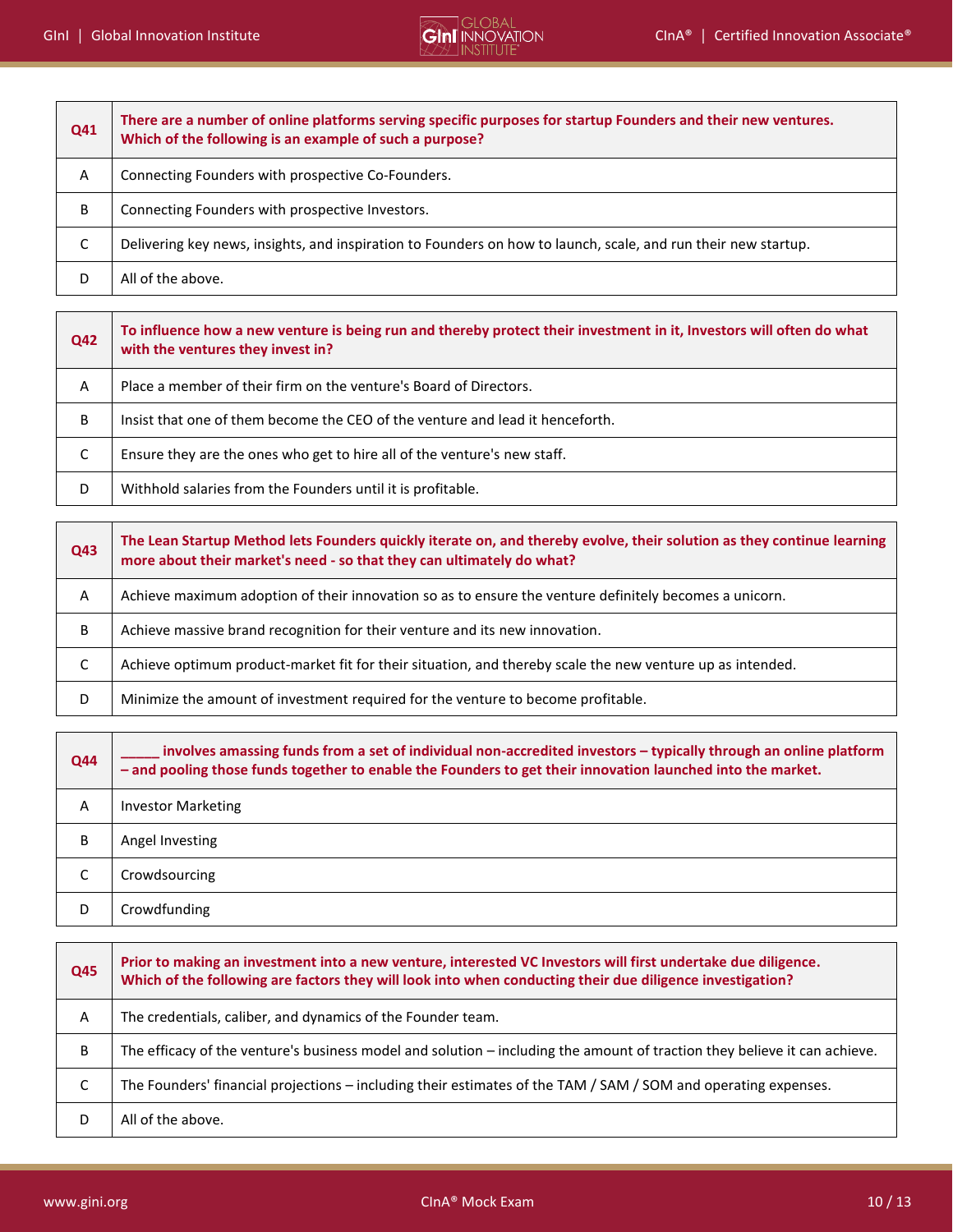| Q46 | While a venture is scaling up through sequential rounds of VC, it may not be profitable, because it is pouring<br>everything back into driving ongoing rapid growth, with the belief being that doing so will enable it to realize what? |
|-----|------------------------------------------------------------------------------------------------------------------------------------------------------------------------------------------------------------------------------------------|
| A   | Making the world a better place – which markets will ultimately reward with even more revenue, and thus more profit.                                                                                                                     |
| B   | A size and scale that it never would otherwise, which eventually will maximize the amount of profit that it can generate.                                                                                                                |
| C   | Fame and stardom for its Founders (and certain Investors), which will indirectly translate into greater revenue.                                                                                                                         |
| D   | An outsized brand that it can license to other parties to generate massive revenue via brand licensing fees.                                                                                                                             |

| Q47 | Angel Investors ('Angels') are vho invest into different business ventures. |
|-----|-----------------------------------------------------------------------------|
| A   | individual private investors / their own money                              |
| B   | Institutional religious investors / their organizations' funds              |
| C   | banks and credit unions / members' assets                                   |
| D   | Venture Capital general partners / limited partners' capital                |

| <b>Q48</b> | In a VC firm, the same the firm's employees who manage the investment funds for the firm, and thereby serve as<br>the fiduciaries of these funds on behalf of the firm's ______, whose money is being investing. |
|------------|------------------------------------------------------------------------------------------------------------------------------------------------------------------------------------------------------------------|
| Α          | General Managers (GMs) / Limited Investors (LIs)                                                                                                                                                                 |
| B          | General Partners (GPs) / Limited Partners (LPs)                                                                                                                                                                  |
| C          | Managing Directors (MDs) / Venture Partners (VPs)                                                                                                                                                                |
| D          | Venture Investors (Vis) / Venture Managers (VMs)                                                                                                                                                                 |

| Q49 | Because CVC investments give large business organizations access to radical new business models and approaches that<br>they themselves may never attempt, Corporate Venturing can be thought of as what? |
|-----|----------------------------------------------------------------------------------------------------------------------------------------------------------------------------------------------------------|
| A   | Unacceptably risky and careless behavior.                                                                                                                                                                |
| B   | A way to appear 'innovative' to their stockholders, employees, customers, and the media.                                                                                                                 |
| C   | A type of 'insurance policy' against being disrupted by structural changes in their markets.                                                                                                             |
| D   | A 'get-out-of-jail-free card' ensuring they can never be bypassed by another business no matter what else they do.                                                                                       |

| <b>Q50</b> | Private Equity (PE) firms will sometimes invest in new ventures (usually through a VC fund) at the Series B, C, and D<br>stages - because at these stages what has happened? |
|------------|------------------------------------------------------------------------------------------------------------------------------------------------------------------------------|
| A          | The venture will have long ago become very profitable, thus guaranteeing them a massive return on their investment.                                                          |
| B          | The venture will have built enough brand equity that its long-term success is fully guaranteed.                                                                              |
| C          | The venture will have gained enough traction that the risk threshold is deemed low enough for them.                                                                          |
| D          | The venture will have reached a point where the VC firm can guarantee a certain return on their investment.                                                                  |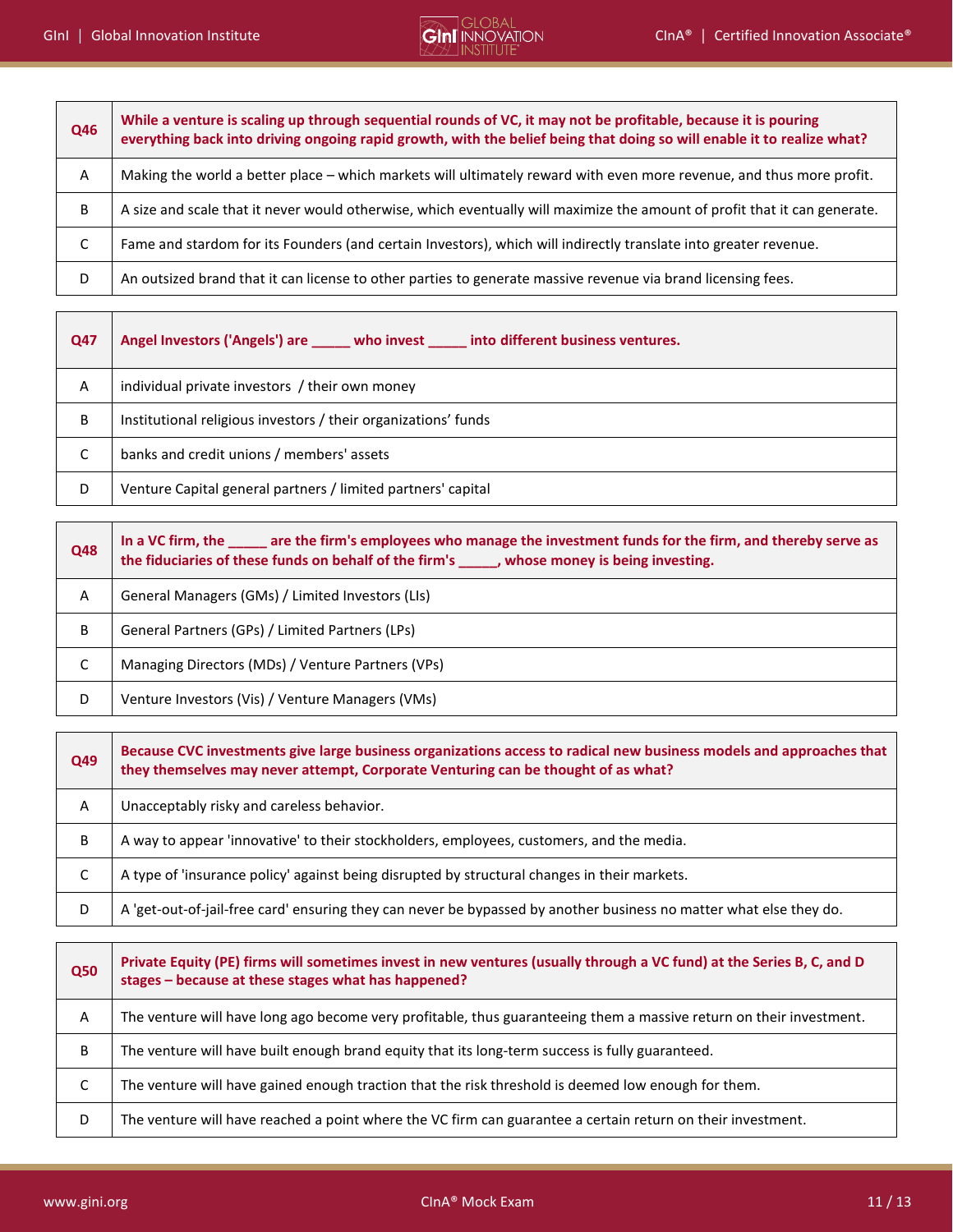### **ANSWER KEY**

### **CInA® Mock Exam**

| Q#             | <b>KEY</b>  | Q#  | <b>KEY</b>  | Q#              | <b>KEY</b>  | Q#              | <b>KEY</b>  | Q#  | <b>KEY</b> |
|----------------|-------------|-----|-------------|-----------------|-------------|-----------------|-------------|-----|------------|
| Q1             | $\mathsf C$ | Q11 | $\sf B$     | Q <sub>21</sub> | D           | Q <sub>31</sub> | D           | Q41 | D          |
| Q2             | B           | Q12 | A           | Q22             | С           | Q <sub>32</sub> | $\sf B$     | Q42 | Α          |
| Q <sub>3</sub> | D           | Q13 | $\mathsf D$ | Q <sub>23</sub> | B           | Q <sub>33</sub> | D           | Q43 | С          |
| Q4             | Α           | Q14 | $\sf B$     | Q24             | $\mathsf C$ | Q34             | A           | Q44 | D          |
| Q <sub>5</sub> | $\mathsf C$ | Q15 | A           | Q <sub>25</sub> | B           | Q <sub>35</sub> | D           | Q45 | D          |
| Q <sub>6</sub> | C           | Q16 | C           | Q26             | A           | Q36             | Α           | Q46 | B          |
| Q7             | D           | Q17 | $\mathsf C$ | Q27             | A           | Q <sub>37</sub> | $\mathsf C$ | Q47 | A          |
| Q8             | $\sf B$     | Q18 | A           | Q28             | B           | Q <sub>38</sub> | D           | Q48 | В          |
| Q9             | A           | Q19 | A           | Q <sub>29</sub> | $\mathsf C$ | Q39             | B           | Q49 | С          |
| Q10            | D           | Q20 | D           | Q <sub>30</sub> | B           | Q40             | $\mathsf C$ | Q50 | С          |